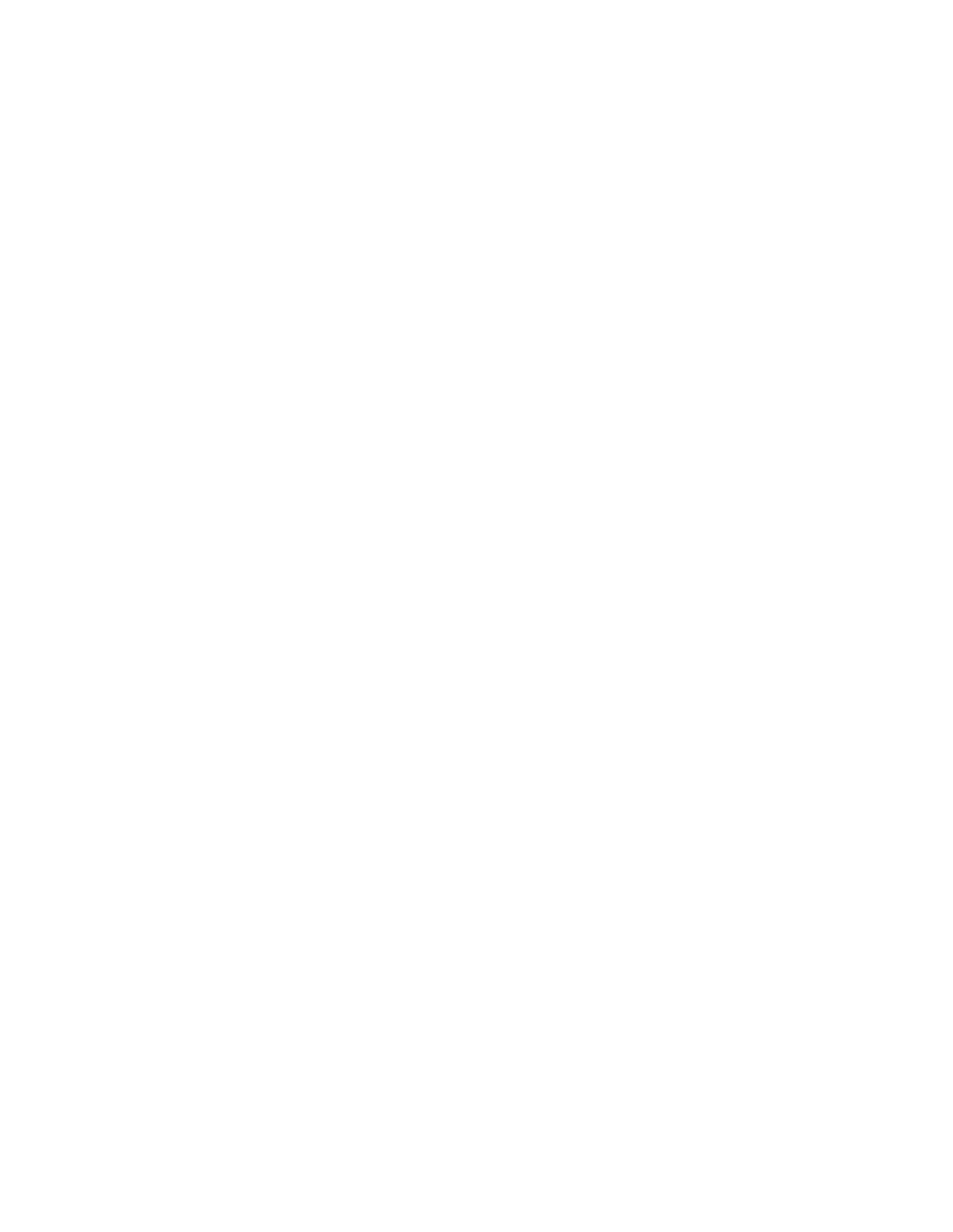The Committee is an independent  $501(c)(3)$  research organization, financed by contributions from individuals, foundations, and corporations. The Committee's membership includes thirty-eight leaders drawn from the finance, business, law, accounting, and academic communities. The Committee Co-Chairs are R. Glenn Hubbard, Dean of Columbia Business School, and John L. Thornton, Chairman of the Brookings Institution. The Committee's Director is Hal S. Scott, Nomura Professor and Director of the Program on International Financial Systems at Harvard Law School.

Founded in 2006, the Committee undertook its first major report at the request of the incoming U.S. Secretary of the Treasury, Henry M. Paulson. Over ten years later, the Committee's research continues to provide policymakers with an empirical and non-partisan foundation for public policy.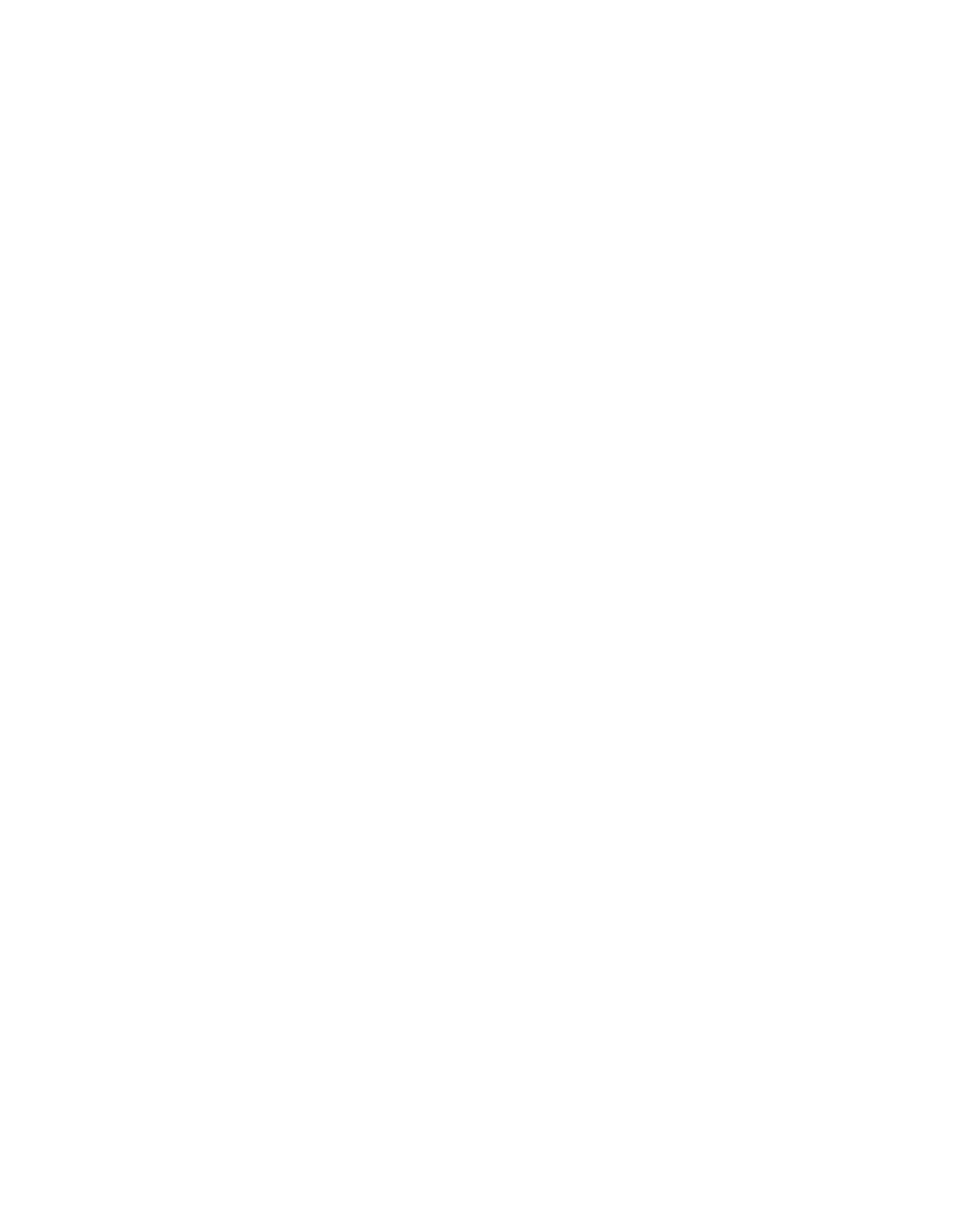This statement by the Committee on Capital Markets Regulation provides important factual details about the Glass-Steagall Act and the Gramm-Leach-Bliley Act ("the **GLBA**").

The Glass-Steagall Act is a Depression era law that separated certain commercial banks (Federal Reserve member banks in the business of accepting customer deposits and extending loans referred to herein as **"commercial banks"**) from firms engaged in securities activities (firms in the business of trading securities for customers and helping companies raise capital, often referred to as **"investment banks"**). In 1999, the Glass-Steagall Act was partially repealed by the GLBA.

More recently, in July 2016, the Republican Party platform stated support for reinstating the Glass-Steagall Act.<sup>1</sup> In February 2017, Representative Kaptur and several other co-sponsors introduced H.R. 790, modeled after the Glass-Steagall Act.<sup>2</sup> And in April 2017 Senators Warren, McCain, Cantwell and King proposed bipartisan legislation to reinstate a modern version of the 1933 law.<sup>3</sup> Most recently, at a May 2017 Senate Banking Committee hearing, Secretary Mnuchin clarified that the Trump Administration may support a "21<sup>st</sup> Century" version of the Glass-Steagall Act, although the Administration does *not* support a full separation of commercial and investment banking.<sup>4</sup>

Part I of this statement explains that the Glass-Steagall Act prohibited commercial banks from directly engaging in certain securities activities. It also prohibited firms engaged in certain securities activities from accepting deposits. It further established restrictions on the *affiliation* of commercial banks with firms engaged in securities activities. We conclude this section by explaining the reasons for the adoption of the Glass-Steagall Act.

Part II of this statement explains that the GLBA *partially* repealed the Glass-Steagall Act by allowing commercial banks to affiliate with firms engaged in certain securities activities. However, Glass-Steagall's prohibitions on commercial banks directly engaging in certain securities activities remain in effect today. We then explain the reasons for the adoption of the GLBA and describe the existing legislative and regulatory requirements that mitigate the transfer of risk between commercial banks and their affiliates.

Part III of this statement describes Dodd-Frank's "Hotel California" provision that designates successor entities of certain bank holding companies (potentially including securities affiliates), as non-bank systemically important financial institutions ("**SIFIs**") subject to enhanced regulatory scrutiny.<sup>5</sup> The potential designation of successor entities as non-bank SIFIs may be discouraging bank holding companies from voluntarily spinning off certain securities affiliates.

<sup>&</sup>lt;sup>1</sup> REPUBLICAN NATIONAL COMMITTEE, REPUBLICAN PLATFORM 2016 28 (2016), https://prod-cdn-<br>static.gop.com/media/documents/DRAFT 12 FINAL[1]-ben 1468872234.pdf.

 $\frac{1}{2}$  Return to Prudent Banking Act of 2017, H.R. 790,  $115^{\text{th}}$  Cong. (2017)<br><sup>3</sup> Press Release, Elizabeth Warren, Senators Warren, McCain, Cantwell and King Introduce 21<sup>st</sup> Century Glass-

Steagall Act (Apr. 6, 2017), https://www.warren.senate.gov/?p=press\_release&id=1533.<br><sup>4</sup> CNBC, *Elizabeth Warren and Treasury Secretary Steve Mnuchin Spar Over Glass-Steagall* (May 18, 2017), http://video.cnbc.com/gallery/

 $\frac{3}{5}$ This statement should not be taken as Committee support for eliminating the Hotel California provision.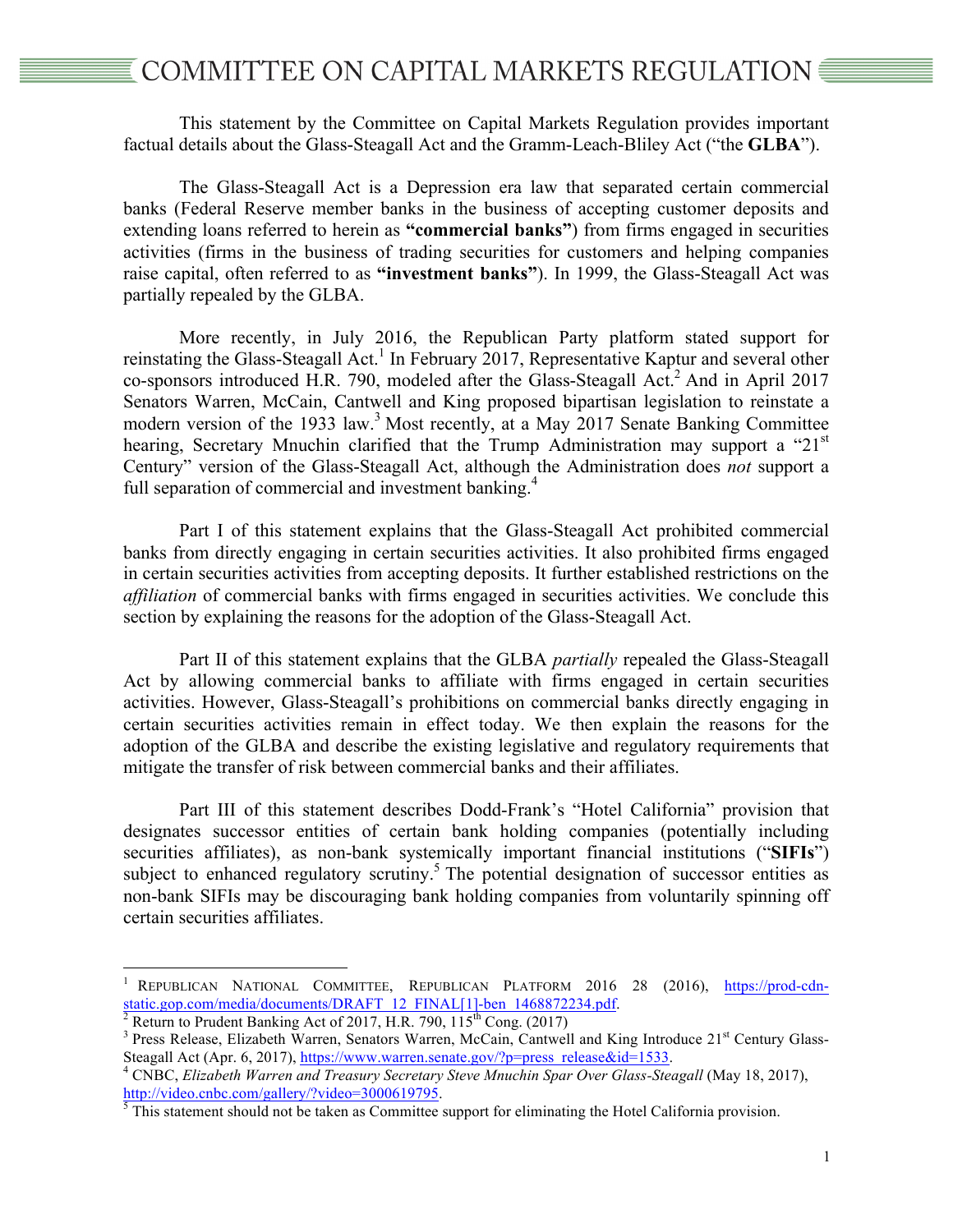# **I. The Glass-Steagall Act**

The Glass-Steagall Act was adopted as part of the Banking Act of  $1933<sup>6</sup>$  following a wave of over 9,000 Depression-era bank failures from 1930-1933.<sup>7</sup> It refers to four sections of the Banking Act of 1933 (Sections 16, 20, 21 and 32).<sup>8</sup> These four sections operated together to (i) restrict commercial banks from engaging in or being affiliated with firms engaged in investment banking-like activities, <sup>9</sup> defined as the "issue, floatation, underwriting, public sale, or distribution at wholesale or retail or through syndicate participation" of securities, <sup>10</sup> which we will refer to throughout this statement as "**securities activities**" and (ii) restrict the ability of firms engaged in securities activities from accepting deposits.<sup>11</sup>

It is important to note, however, that because the Glass-Steagall affiliation restrictions only covered Federal Reserve System member banks, non-member depository institutions like *thrifts* and state-chartered banks<sup>12</sup> *could* affiliate with firms engaged in securities activities. For example, the retailer Sears owned both a thrift, Sears Savings Bank, and a securities firm, Dean Witter Reynolds.<sup>13</sup>

## *Activity Restrictions – Sections 16 and 21*

Section 16, which remains in place today, limited commercial banks to "*the business of banking*," and "all such incidental powers . . . necessary to carry on the business of banking," defined by the statute to include receiving deposits; buying, selling and exchanging coins and bullion; and making secured and unsecured loans.<sup>14</sup>

Section 16 expressly forbade a commercial bank itself from engaging in securities activities, including acting as an underwriter in securities offerings or from trading securities for its own account.<sup>15</sup> However, Section 16's language made clear that commercial banks can trade securities for a customer's account upon an order from a customer $16$  and a commercial bank can underwrite, deal and purchase obligations of the federal government, states and their political subdivisions (i.e., cities and towns) and federal agencies.<sup>1</sup>

 <sup>6</sup> Pub L. No. 73-66, 48 Stat. 162 (1933). <sup>7</sup> Oonagh McDonald, Policy Analysis No. 804, *The Repeal of Glass-Steagall: Myth and Reality*, CATO INSTITUTE (Nov. 16, 2016), https://www.cato.org/publications/policy-analysis/repeal-glass-steagall-act-myth-

<sup>&</sup>lt;u>reality</u>.<br><sup>8</sup> David H. Carpenter, et al., Cong, Research Serv., The Glass-Steagall Act: A Legal and Policy ANALYSIS 1 (2016), https://fas.org/sgp/crs/misc/R44349.pdf.<br><sup>9</sup> *Id.*; McDonald, *supra* note 7. Indeed, after adoption of the law, J.P. Morgan & Co., which had been a financial

conglomerate, split into two firms – Morgan Stanley, the investment bank, and JPMorgan, a commercial bank.

Carpenter et al., *supra* note 8, at 7.<br><sup>10</sup> Banking Act of 1933, Pub L. No. 73-66, § 20, 48 Stat. 162 (1933).<br><sup>11</sup> *Id.* § 21.<br><sup>12</sup> Nationally-chartered banks are required to be members of the Federal Reserve System. 12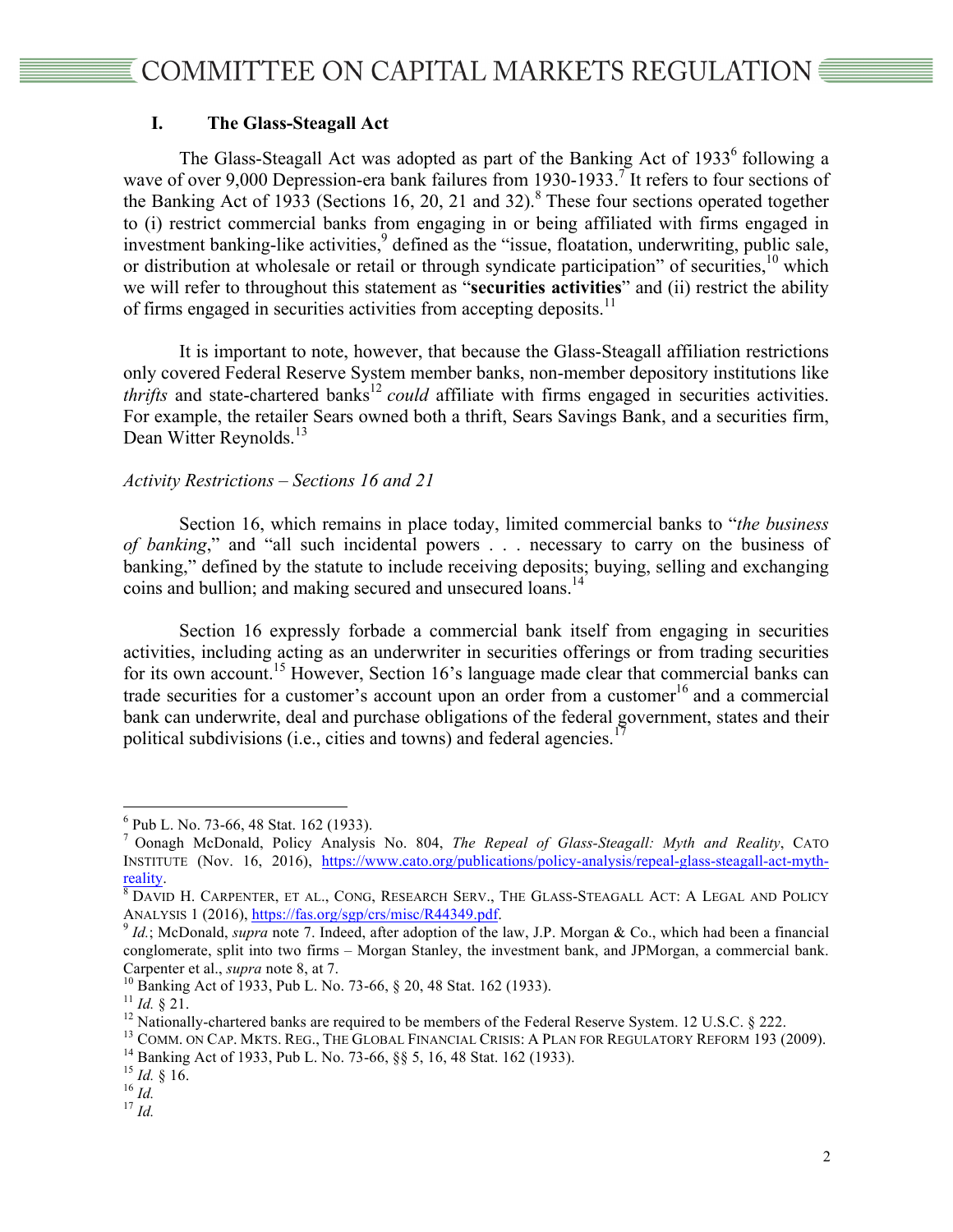Interpretations of Section 16 of the Glass-Steagall Act by the Office of the Comptroller of the Currency ("**OCC**"), largely during the 1980s, clarified that a number of activities could be permitted within the meaning of the "business of banking." Through a series of interpretative letters, the OCC permitted commercial banks and their subsidiaries to become members of security<sup>18</sup> and commodity exchanges<sup>19</sup>; and engage in activities including discount brokerage,  $^{20}$  investment company advising,  $^{21}$  securities lending,  $^{22}$  individual retirement account management,<sup>23</sup> private placement of securities,<sup>24</sup> and underwriting, dealing and holding general obligation municipal bonds. <sup>25</sup> In 1995, the Supreme Court upheld the OCC's interpretations as valid readings of the Glass-Steagall Act.<sup>26</sup>

Importantly, in the late 1980s the OCC and the Second Circuit Court of Appeals held that the Glass-Steagall Act did not bar securitization of mortgages by commercial banks. <sup>27</sup> In addition, the plain language of Section 16 of the Glass-Steagall Act allowed commercial banks to own mortgage-backed securities issued or guaranteed by Fannie Mae or Freddie Mac.<sup>28</sup> In interpretative letters from 1999 and 2005, respectively, the OCC provided interpretations permitting (i) the purchase of investment grade loan-backed securities even if not issued or guaranteed by Fannie Mae or Freddie Mac and (ii) the retention of interests in a securitization of a bank's own loans.<sup>29</sup>

In addition, Section 21 prevented any person or firm engaged in securities activities from engaging "in the business of receiving deposits."<sup>30</sup> It remains in place today.

# *Affiliation Restrictions – Sections 20 and 32*

Section 20 of the Glass-Steagall Act built upon the ban on direct involvement in securities activities by commercial banks. It did so by outlawing indirect involvement through affiliates. Specifically, Section 20 prohibited commercial banks (which included all the larger banks in 1933) from controlling, being controlled by or being under common control with firms "engaged principally" in securities activities – specifically, the issuance, public sale,

<sup>&</sup>lt;sup>18</sup> Office of Comptroller of the Currency, Interpretive Letter No. 380 (Dec. 29, 1986).<br><sup>19</sup> *Id.* (citing J.T. Watson, Deputy Comptroller of Currency (July 11, 1975) (unpublished letter)).<br><sup>20</sup> Sec. *Indus. Ass'n. v. Co* 

expressly hold that the 'business of banking' is not limited to the enumerated powers in §24 Seventh and that the Comptroller therefore has discretion to authorize activities beyond those specifically enumerated.").

<sup>27</sup> *Sec. Indus. Ass'n v. Clarke*, 885 F.2d 1034 (2d Cir. 1989), cert. denied, 110 S. Ct. 1113 (1990) (permitting securitization under Glass-Steagall § 16); Letter from Robert L. Clarke to Russell A. Freeman, Office of Comptroller of the Currency, Letter No. 388 (June 16, 1987) (stating that pooling loans and selling them is a permitted activity of a commercial bank).<br><sup>28</sup> 12 U.S.C. § 24 (Seventh).

<sup>&</sup>lt;sup>29</sup> *See, e.g.*, 12 C.F.R. §§ 1.2(l) - (n), 1.3(c) - (h); Letter from Tena Alexander, Senior Attorney, OCC, dated August 3, 1999 (ownership of collateralized bond obligation securities); OCC Interpretive Letter No. 1035 (July 21, 2005) (securitization of and ownership of securities in securitization of, own home equity lines of credit). <sup>30</sup> Banking Act of 1933, Pub L. No. 73-66, § 21, 48 Stat. 162 (1933).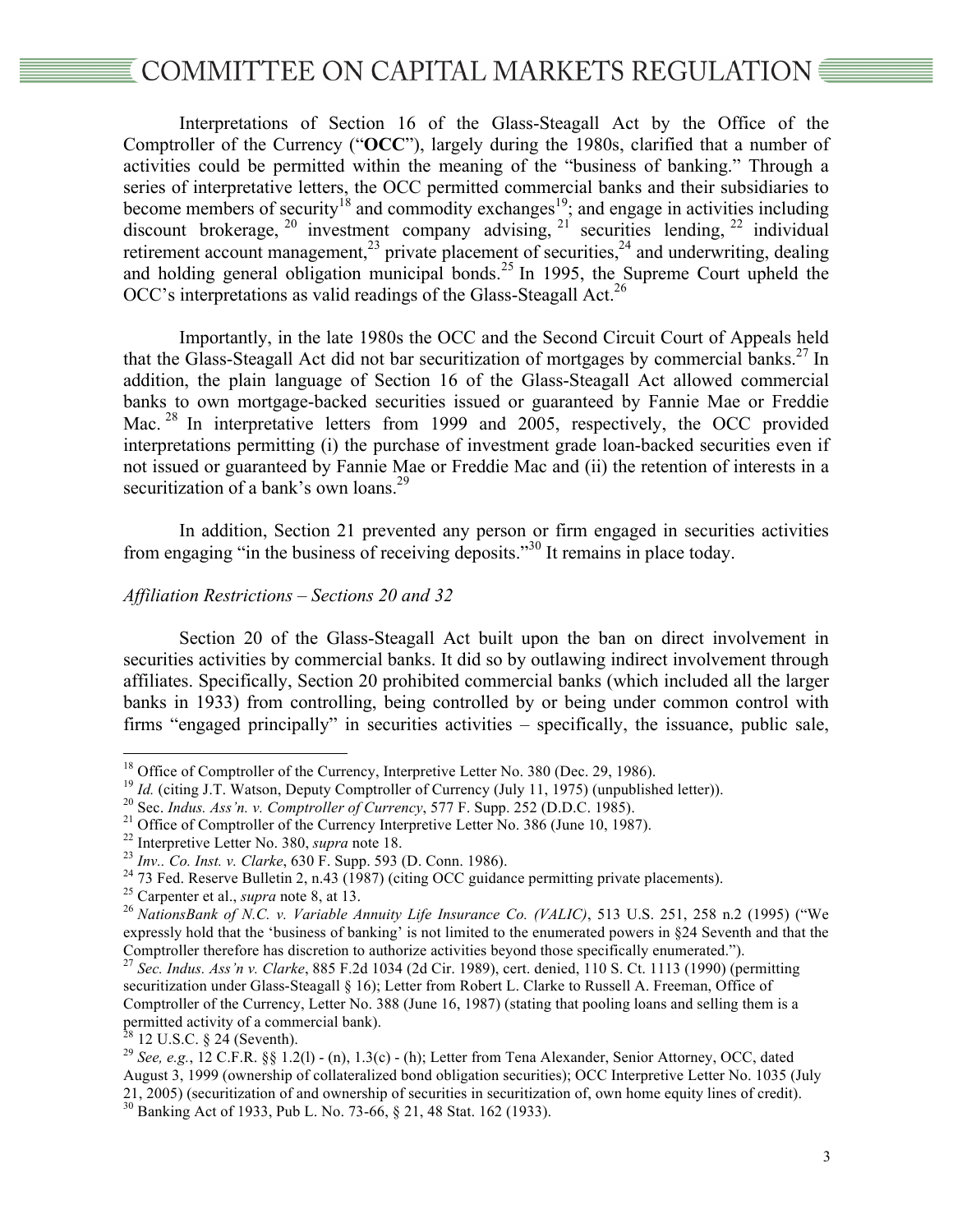underwriting or distribution of bonds, stocks and other securities.<sup>31</sup> This restriction included prohibiting a commercial bank affiliate from dealing in securities for its own account.<sup>32</sup>

The extent of the affiliation restrictions imposed by Section 20 was clarified gradually over time by the Federal Reserve, which permitted increasing affiliations between commercial banks covered by Glass-Steagall and firms engaged in securities activities. From 1933 to 1984, there were no attempts by bank organizations to test what it meant for an affiliate to be "principally engaged" in securities activities.<sup>33</sup> In 1984, Citicorp filed an application seeking permission to have a subsidiary engage in securities activities so long as revenue from the otherwise prohibited securities activities did not exceed  $20\%$  of the subsidiaries revenue.<sup>34</sup> However, Citicorp withdrew its application.<sup>35</sup>

In 1987, in response to applications by several banking firms, the Federal Reserve clarified the extent of the limitation on a commercial bank's affiliation with a firm "principally engaged" in such activities and expressly allowed bank holding companies that owned commercial banks to engage in securities activities through affiliates that became known as "**Section 20 subsidiaries**" so long as revenues derived from those activities did not exceed five to ten percent of the subsidiary's revenue.<sup>36</sup> Specifically, the Federal Reserve allowed these Section 20 subsidiaries to underwrite and deal in commercial paper, municipal revenue bonds, and mortgage-backed securities and in 1989 allowed Section 20 subsidiaries to underwrite and deal in corporate debt and equity as well.<sup>37</sup> In 1996, the Federal Reserve increased this threshold to  $25\%$ <sup>38</sup> At least 41 Section 20 subsidiaries had been approved by the Federal Reserve at the time of the passage of the GLBA in 1999.<sup>39</sup>

The final section of the Glass-Steagall Act, Section 32, prohibited overlapping board membership and management of commercial banks and firms engaged in securities activities. 40

<sup>&</sup>lt;sup>31</sup> Banking Act of 1933, § 20. The Banking Act of 1933 defines an affiliate as an entity that the commercial bank controls or with which it is under common control. *Id.* § 2(b).

<sup>&</sup>lt;sup>32</sup> Revenue Limit on Bank-Ineligible Activities of Subsidiaries of Bank Holding Companies Engaged in Underwriting and Dealing in Securities, 61 Fed. Reg. 68750, 68751 (Dec. 30, 1996) (noting that Section 20's prohibitions covered both underwriting and dealing). *Sec. Indus. Ass'n v. Bd. of Governors of the Fed. Reserve Sys.*, 468 U.S. 207, 219 n.20 (1984) (stating that Section 20 prohibited bank affiliates from the activities of dealing in, underwriting and purchasing for its own account investment securities).

<sup>&</sup>lt;sup>33</sup> H. Rodgin Cohen, *Section 20 Affiliates of Bank Holding Companies*, 1 N.C. BANK. INST. 113, 114 (1997), http://scholarship.law.unc.edu/cgi/viewcontent.cgi?article=1011&context=ncbi.

 $\frac{34}{1}$  *Id.*<br><sup>35</sup> *Id.*<br><sup>36</sup> *Sec. Indus. Ass'n. v. Board of Governors*, 839 F.2d 47, 51 (2d Cir. 1988).<br><sup>37</sup> Cohen, *supra* note 33, at 114-15; Y. Emilie Yoo, *Financial Regulation and Supervision Across Business Lin in the United States*, Institute for Monetary and Financial Stability Working Paper No. 76, at 15 (2013), https://www.econstor.eu/bitstream/10419/97784/1/IMFS WP 76.pdf.<br>
<sup>38</sup> 61 Fed. Reg. 68,750 (Dec. 30, 1996).<br>
<sup>39</sup> Carpenter et al., *supra* note 8, at 14 (citing 61 Fed. Reg. 68,751 (Dec. 30, 1996)).<br>
<sup>40</sup> Banking Act of 1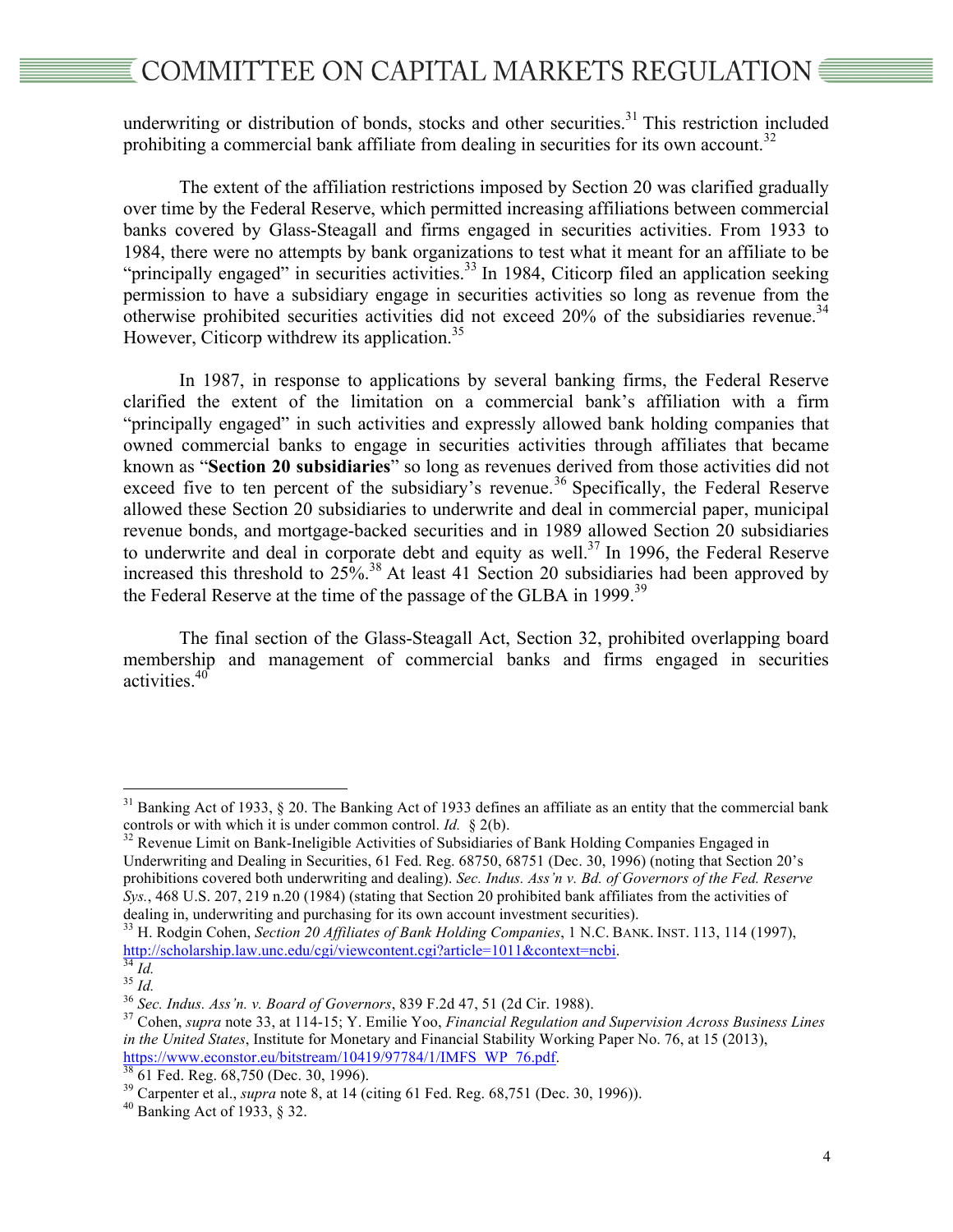# *Reasons for Adoption of Glass-Steagall*

The Supreme Court's 1971 decision in *Investment Company Institute v. Camp* offers a detailed analysis of the legislative history of Glass-Steagall and indicates that the danger that a commercial bank might fail because of its own or an affiliate's poor execution of securities activities was not the major reason behind the legislation.<sup>41</sup> Instead, it was fear that relationships between commercial banks and firms engaged in securities activities could pose "conflicts of interest."<sup>42</sup>

The Supreme Court stated that Congress identified at least three potential conflicts of interest. First, that a commercial bank might make an unsound loan to an affiliated firm engaged in securities activities if that affiliate were to fare poorly.<sup>43</sup> Second, that a commercial bank might make credit more freely available to customers of its affiliate engaged in securities activities or to companies in whom its affiliate owned securities.<sup>44</sup> Third, that a commercial bank would use depositors to unload securities being sold by the affiliated firm engaged in securities activities.<sup>45</sup>

The Supreme Court's opinion did note that one danger that concerned Congress was the risk that the solvency of a commercial bank could be threatened by poor investment decisions by an affiliate engaged in securities activities. <sup>46</sup> However, the Court observed that because affiliates engaged in securities activities are legally separate entities from commercial banks, their solvency problems would not directly put at risk the commercial bank's capital. $^{47}$ 

It is notable that from 1930 to 1933, 26% of all nationally-chartered banks failed, whereas only 6.5% of banks with securities affiliates failed and 7.6% of banks with large bond operations failed.<sup>48</sup>

 <sup>41</sup> 401 U.S. 617, 630-34 (1971). <sup>42</sup> *Id.* at 629 (citing *Hearings Pursuant to S. Res. 71 Before a Subcomm. of the Sen. Comm. on Banking and Currency*, 71st Cong. 40 (1931)); Carpenter, et al, *supra* note 8, at 3 (citing SEN. COMM. ON BANKING AND CURRENCY PURSUANT TO S. RES. 84, 72D CONG., *Stock Exchange Practices*, 113-14, 155-56).<br><sup>43</sup> Camp, 401 U.S. at 631.<br><sup>45</sup> Camp, 401 U.S. at 633. The Court also stated that Congress was concerned that if bank depositors suf

losses on investments recommended to them by their bank, then the customers would lose confidence in the bank and withdraw their deposits. *Id.* at 632. <sup>46</sup> *Id.* at 630. <sup>47</sup> *Id.* <sup>48</sup> McDonald, *supra* note 7.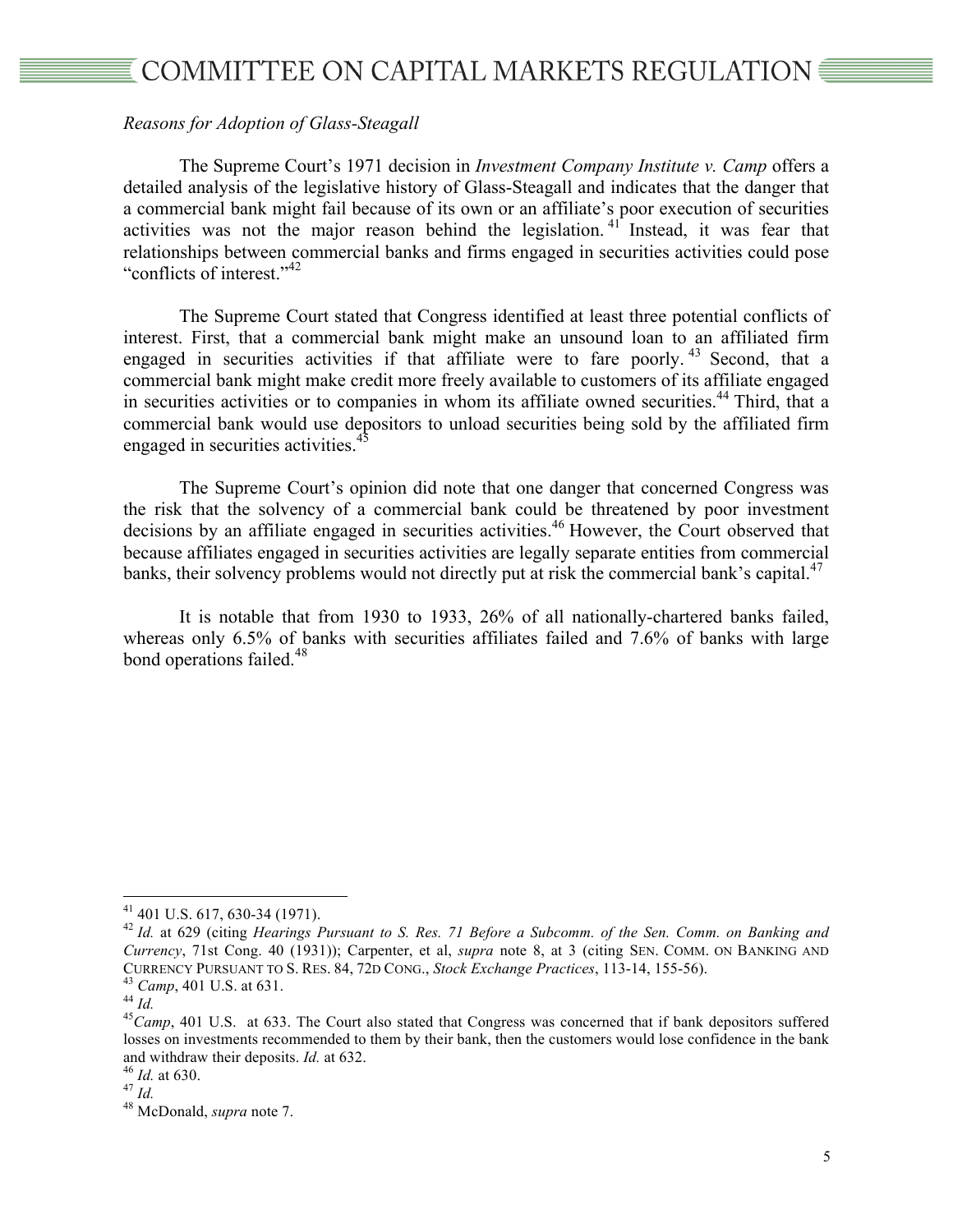#### **II. The Gramm-Leach-Bliley Act**

In 1999, the Gramm-Leach-Bliley Act (**"GLBA"**) passed Congress with 90 votes in the Senate<sup>49</sup> and 362 votes in the House<sup>50</sup> receiving majority support from both the Republican and Democratic caucuses. It was signed into law by President Clinton in November 1999.<sup>51</sup>

The GLBA repealed Sections 20 and 32 of Glass-Steagall.<sup>52</sup> As a reminder, Section 20 prohibited a commercial bank from affiliating with a firm engaged in securities activities and Section 32 prohibited interlocking management and boards of directors between such a commercial bank and firms engaged in securities activities. In addition, the GLBA detailed the types of "financial activities" that the affiliates of commercial banks could conduct. These "financial activities" are securities activities,<sup>53</sup> insurance underwriting and acting as an insurance agent, <sup>54</sup> providing investment, financial, or economic advisory services, merchant banking, and any activity determined by the Federal Reserve Board by regulation or order to be financial in nature, incidental to financial activities, or complimentary to a financial activity that does not pose a substantial risk to the safety or soundness of depository institutions or the financial system generally.<sup>55</sup>

Importantly, the GLBA did not repeal Sections 16 or 21 of Glass-Steagall, which prohibit a commercial bank from engaging in securities activities and prohibit firms engaged in securities activities from taking deposits.<sup>56</sup> The rationale behind keeping Section 16 and 21 of Glass-Steagall was to maintain a legal separateness between commercial banking entities

<sup>&</sup>lt;sup>49</sup> U.S. Senate, Roll Call Vote  $106<sup>th</sup>$  Congress –  $1<sup>st</sup>$  Session (Nov. 4, 1999), https://www.senate.gov/legislative/LIS/roll\_call\_lists/roll\_call\_vote\_cfm.cfm?congress=106&session=1&vote=0 0354

 $\frac{50}{50}$  S. 900 (106th): Gramm-Leach-Bliley Act (Nov. 4, 1999),  $\frac{https://www.govtrack.us/congress/votes/106-1999/h570}$ .

<sup>&</sup>lt;sup>51</sup> Pub. L. No. 106-102, 113 Stat. 1338 (1999) (*hereinafter* "GLBA"); William J. Clinton, Statement on Signing the Gramm-Leach-Bliley Act (Nov. 12, 1999).

 $52$  GLBA § 101 (repealing Sections 20 and 32 of Glass-Steagall).<br> $53$  This basket of activities consists of lending, exchanging, transferring, and investing money or securities for others; safeguarding money or securities; issuing or selling instruments representing interests in pools of assets permissible for a bank to hold directly; and underwriting, dealing in, or making a market in securities.

<sup>&</sup>lt;sup>54</sup> This basket of activities consists of insuring, guaranteeing, or indemnifying against loss, harm, damage, illness, disability, or death, or providing and issuing annuities, and acting as principal, agent, or broker for purposes of the foregoing.

 $55$  GLBA §§ 103, 121. Commercial banks can be affiliated with firms engaged in these activities in one of two ways. First, the commercial bank can be a subsidiary of a financial holding company and the holding company can engage in the financial activities permitted by the GLBA either at the holding company level or through a subsidiary separate from the commercial bank subsidiary. Second, the affiliated firm can be a subsidiary of a national bank. The scope of permissible activities of the affiliated firm are somewhat narrower if the second structure is used. Specifically, the subsidiary cannot engage in insurance activities, real estate development or real estate investment, or merchant banking. *Id.* § 121.<br><sup>56</sup> C. Wallace DeWitt, *Reinforcing Glass-Steagall Won't Prevent Another Financial Crisis*, THE FEDERALIST,

http://thefederalist.com/2016/01/25/reinforcing-glass-steagall-wont-prevent-another-financial-crisis/ (last visited May 24, 2017).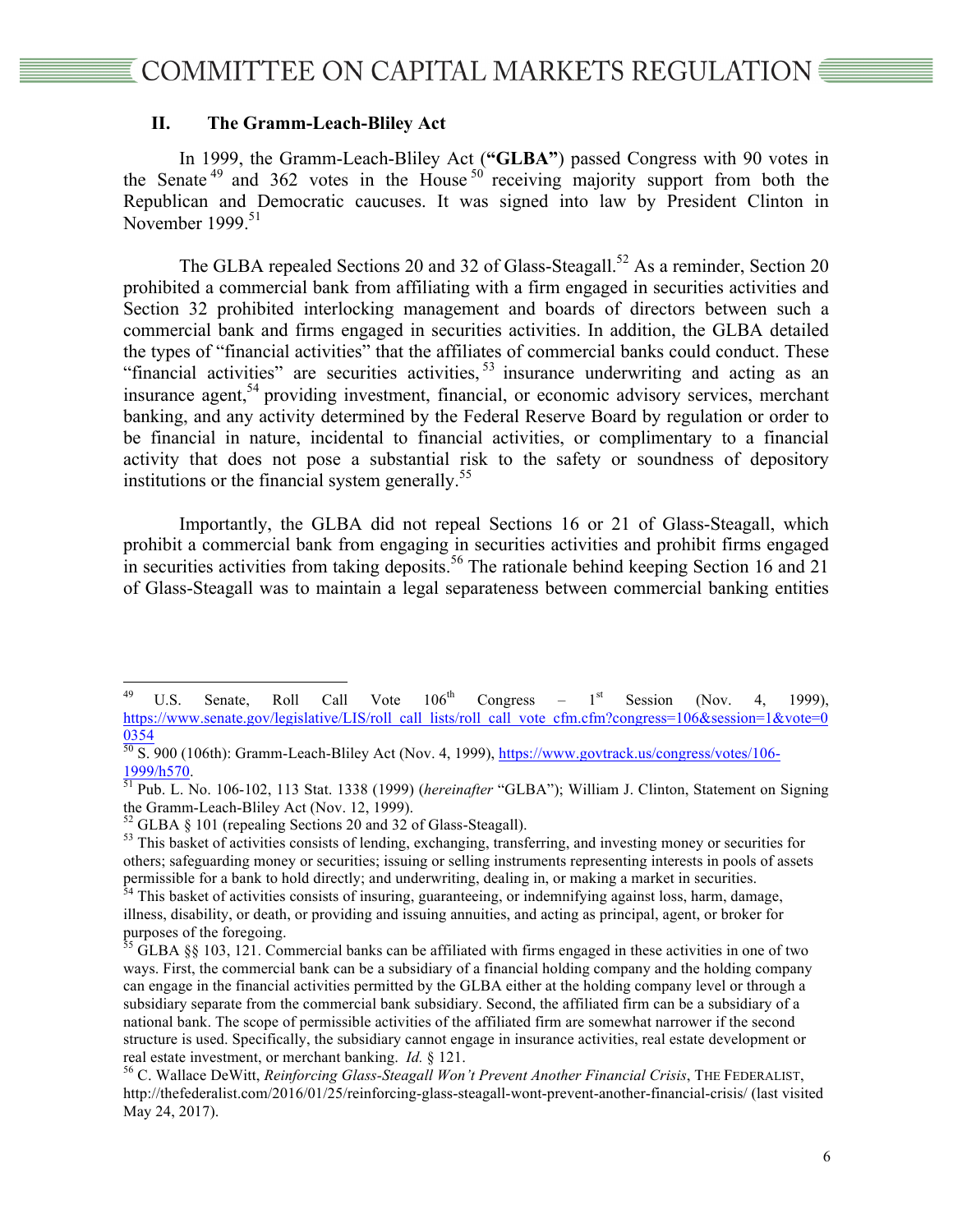and affiliates engaged in securities activities so that losses from securities activities would not spread to the commercial bank.<sup>57</sup>

# *Reasons for Adoption of GLBA*

Two important reasons why Congress adopted the GLBA were: (1) to increase competition in securities services; and (2) to increase the competitiveness of U.S. banks by placing them on an equal footing with global banks.

First, even though regulators had provided interpretations on some activities that may be permitted under Glass-Steagall, banks still had to deal with limitations imposed by the law and engage with regulators about what activities would be permitted or not. Thus, it still imposed barriers to commercial banks' affiliation with firms engaged in securities activities and vice versa. Such barriers raised concern that Glass-Steagall had resulted in industry concentration, particularly among underwriters. By reducing barriers to entry, Democratic Senator Proxmire argued that competition among firms engaged in securities activities would increase and drive down the cost of capital for corporations, governments and individuals.<sup>58</sup>

Second, foreign banks were not subject to restrictions similar to Glass-Steagall. In fact, a 1997 study indicated that out of the then 15 E.U. countries, plus Canada, Japan, Switzerland and the U.S., only Japan and the U.S. limited the financial activities of banking organizations<sup>59</sup> and Japan abolished its version of Glass-Steagall in 1994.<sup>60</sup> Supporters of the GLBA believed such barriers hurt U.S. bank competitiveness against foreign banks because U.S. commercial banks and U.S. investment banks were hindered from offering the same range of products and services to customers as foreign banking organizations could offer.<sup>61</sup> Thus, the GLBA placed U.S. banks on a more even playing field with foreign competitors.

#### *Addressing Conflicts of Interest and the Transfer of Financial Risk Between Affiliates*

Even after the partial repeal of the Glass-Steagall Act, potential conflicts of interest and the potential transfer of financial risk between affiliated commercial banks and firms engaged in securities activities remained highly regulated. That is because laws governing the interactions among affiliates were adopted contemporaneously with and after the passage of the Glass-Steagall Act and the GLBA itself also included further restrictions.

 <sup>57</sup> *See, e.g.*, Fred Furlong, Fed. Reserve Bank of San Francisco, Economic Letter 2000-10, *The Gramm-Leach-Bliley Act and Financial Integration* (2000), http://www.frbsf.org/economic-research/publications/economicletter/2000/march/the-gramm-leach-bliley-act-and-financial-integration/; 1045 CONG. REC. H11,516 (daily ed. Nov. 4, 1999) (statement of Rep. Roukema).<br><sup>58</sup> Statement of Senator Proxmire, S3,380.

 $^{59}$  J Barth, D. Nolle & T. Rice, Office of Comptroller of Currency, Economics Working Paper No. 97-6,

*Commercial Banking Structure, Regulation and Performance: An International Comparison* (1997).<br><sup>60</sup> ROY C. SMITH & INGO WALTER, GLOBAL BANKING 174 (2003). Japan's equivalent of Glass-Steagall also allowed Japanese banks to invest in the stock of debtor commercial clients, unlike the U.S. law. *See* Marilyn B. Cane & David A. Barclay, *Competitive Inequality: American Banking in the International Arena*, 13 B.C. INT'L & COMP. L.J. 273, 298 (1990). <sup>61</sup> Proxmire, *supra* note 58, at S. 3,382.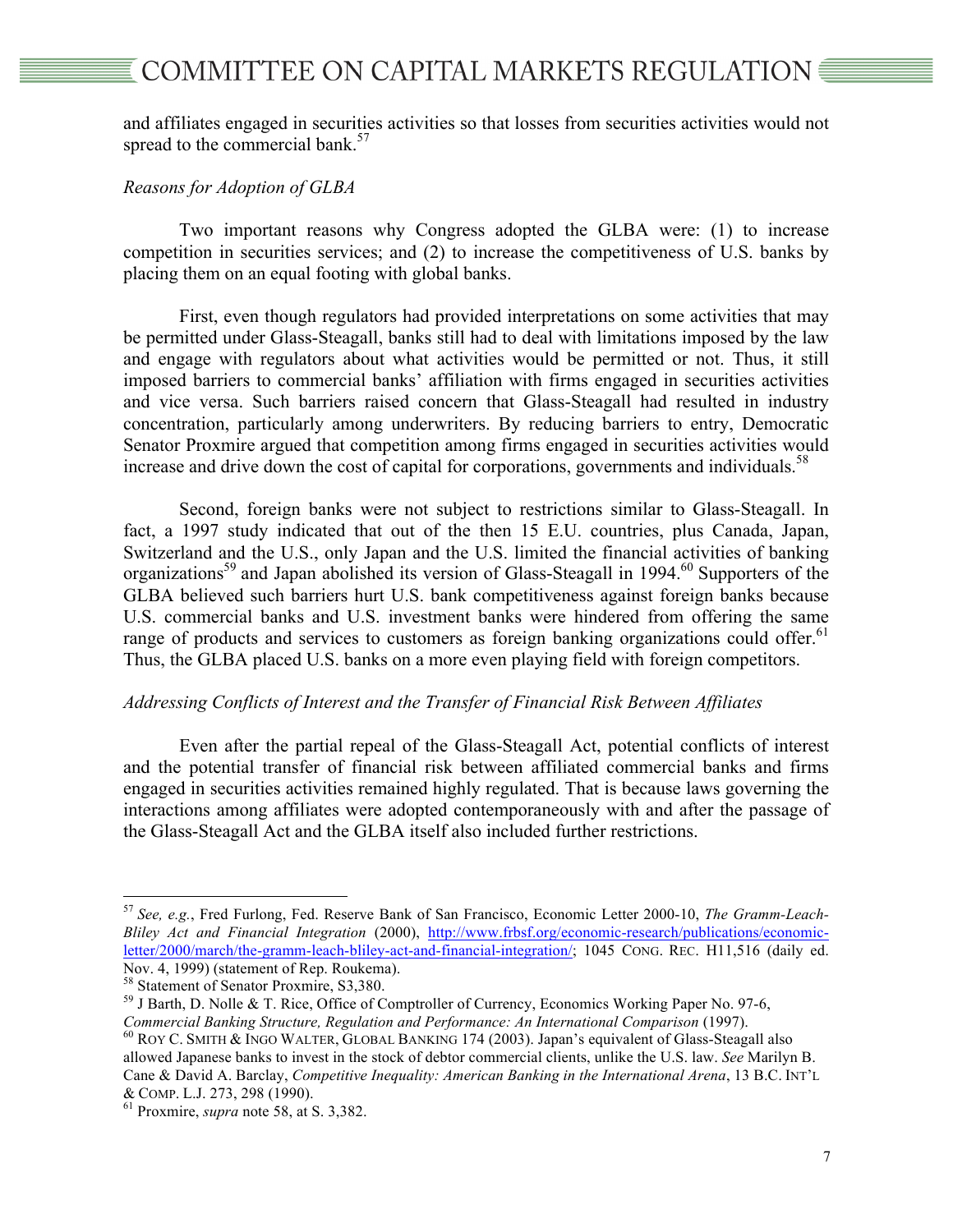First, Sections 23A and 23B of the Federal Reserve Act heavily regulate the types of affiliated party transactions a related commercial bank and firm engaged in securities activities can conduct.<sup>62</sup> A version of Section 23A was first adopted in  $1933^{63}$  and amended numerous time before the passage of the GLBA in  $1999$ .<sup>64</sup> Importantly, Section 23A imposes quantitative caps on the extent of transactions between affiliates, based on the bank's capital, thus limiting the economic relationship between the entities and reducing the chance that risk could spread from one entity to another. Section 23B, adopted in  $1987<sup>65</sup>$  requires that any affiliate party transaction be conducted on arm's-length, market terms.<sup>66</sup> Importantly, these provisions specifically prohibit a commercial bank from purchasing securities for itself or its fiduciary customers if an affiliated entity is acting as an underwriter of the security, subject to certain narrow exceptions.<sup>67</sup>

Second, in 1966 Congress amended the Federal Deposit Insurance Act of 1950 to allow banking regulators wide discretion to police potential conflicts of interest and illadvised related-party transactions through their authority to sanction federally-insured commercial banks for unsafe and unsound banking practices.<sup>68</sup>

Finally, in 1970, as amendments to the Bank Holding Company Act of 1956<sup>69</sup> commercial banks were prohibited from extending credit, leasing or selling property or furnishing services to a customer on the condition that the customer obtain credit, property or services from an affiliated investment bank.<sup>70</sup> Such restrictions were known as anti-tying prohibitions.

The GLBA included provisions aimed at buttressing the restrictions noted above. First, the GLBA amended Sections 23A and 23B of the Federal Reserve Act to ensure that they would apply to certain newly permitted bank subsidiaries under the GLBA.<sup>71</sup> Second, the GLBA amended the anti-tying provisions in the Bank Holding Company Act so that they would cover the GLBA-permitted subsidiaries of national banks that engaged in securities activities.72

Most recently, the Dodd-Frank Act expanded Sections 23A and 23B of the Federal Reserve Act to cover more potential transactions between affiliates, such as derivative and securities financing transactions. $\frac{73}{3}$ 

<sup>&</sup>lt;sup>62</sup> 12 U.S.C. §§ 371c, 371c-1.<br><sup>63</sup> 48 Stat. 183 (1933).<br><sup>64</sup> 48 Stat. 171 (1935); 68 Stat. 358 (1959); 73 Stat. 457 (1966); 80 Stat. 241 (1982); 96 Stat. 1515 (1983).<br><sup>65</sup> Pub. L. 100-86, tite I, § 102(a), 101 Stat. 564